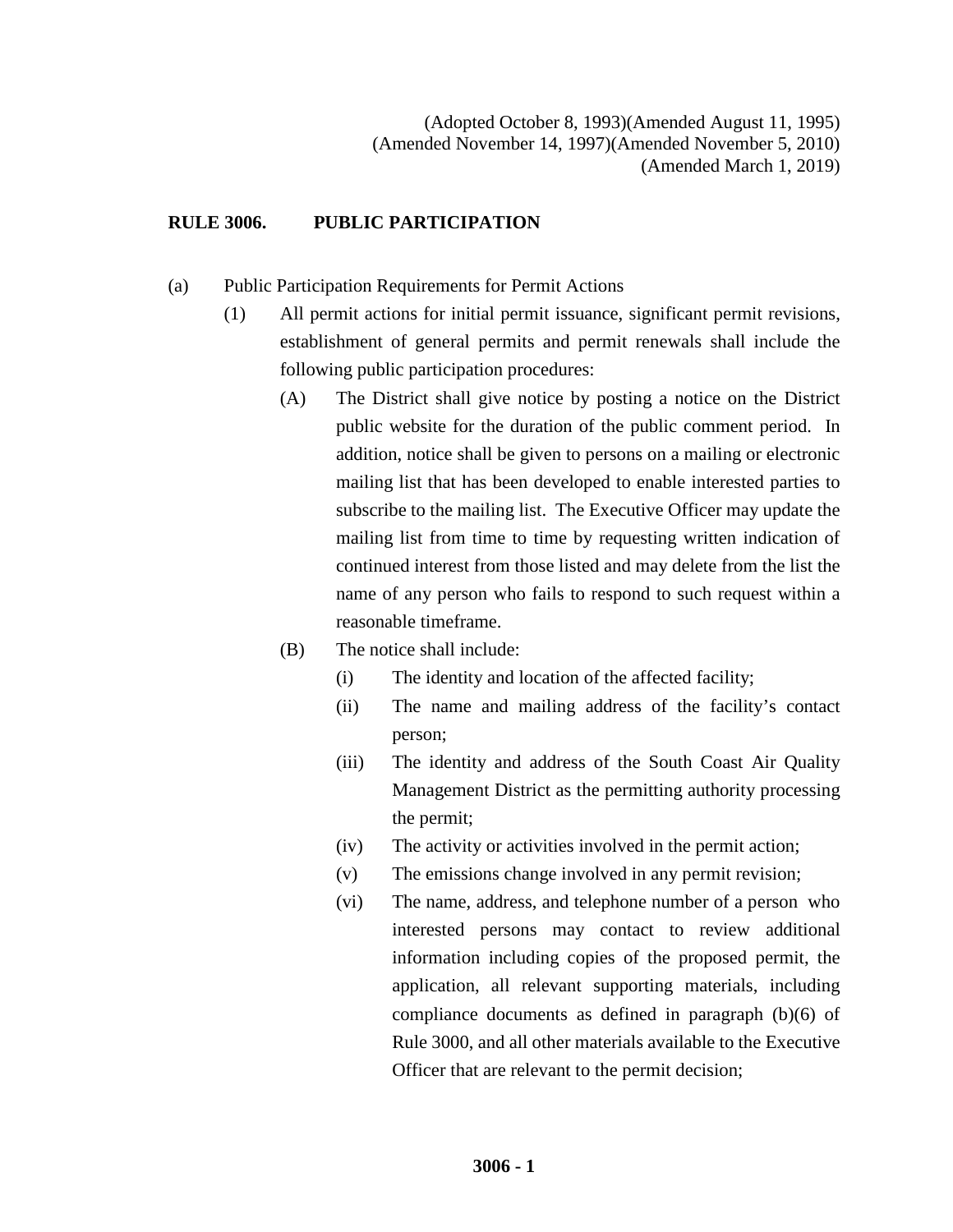- (vii) A brief description of the public comment procedures provided; and,
- (viii) The time and place of any proposed permit hearing that may be held or a statement of the procedures to request a proposed permit hearing if one has not already been requested.
- (C) Costs of such notice and public participation process shall be paid, as specified in Regulation III, by the applicant.
- (D) The notice shall provide at least 30 days for public comment, and shall give at least 30 days of notice if any proposed permit hearing is scheduled.
- (E) The Executive Officer shall keep a record of the commenters and also of the issues raised during the public participation process, for 5 years, so that the EPA Administrator may fulfill the obligation under Section 505(b)(2) of the federal Clean Air Act to determine whether a citizen petition may be granted. Such records shall be available to the public as provided in the California Public Records Act.
- (F) Any person may request a proposed permit hearing on an application for initial permit, permit renewal, or significant permit revision, or for establishment of a general permit, by filing with the Executive Officer a complete request for a proposed permit hearing within 15 days of the date of posting. On or before the date the request is filed, the person requesting a proposed permit hearing must also mail by first class mail a copy of the request to the contact person of the Title V facility at the address listed in the notice. A complete request for a proposed permit hearing shall include all of the following information:
	- (i) Identification of the permit action on which a proposed permit hearing is requested;
	- (ii) Name, address, and telephone number of the person requesting the proposed permit hearing and of the person to whom further notices should be sent, if different;
	- (iii) Specific identification of the portion or portions of the proposed permit or revision to which objection is made;